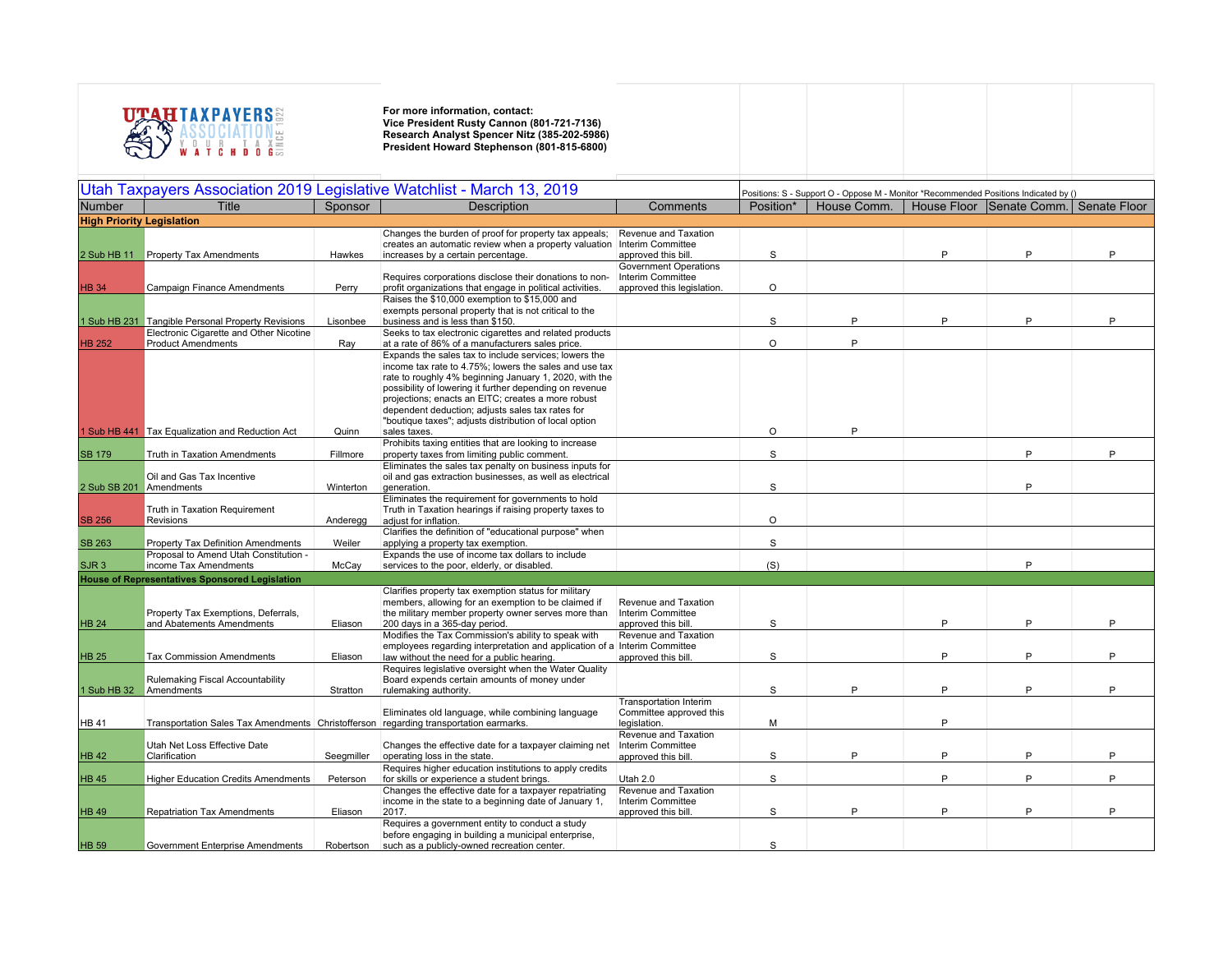

|               |                                                                             |                | Utah Taxpayers Association 2019 Legislative Watchlist - March 13, 2019                                                                                              |                   | Positions: S - Support O - Oppose M - Monitor *Recommended Positions Indicated by () |             |   |                          |              |
|---------------|-----------------------------------------------------------------------------|----------------|---------------------------------------------------------------------------------------------------------------------------------------------------------------------|-------------------|--------------------------------------------------------------------------------------|-------------|---|--------------------------|--------------|
| Number        | <b>Title</b>                                                                | Sponsor        | <b>Description</b>                                                                                                                                                  | Comments          | Position*                                                                            | House Comm. |   | House Floor Senate Comm. | Senate Floor |
| <b>HB 103</b> | Utah Intergenerational Poverty Work<br>and Self-sufficiency Tax Credit      | Spendlove      | Enacts an Earned Income Tax Credit (EITC) for those<br>in intergenerational poverty, whose eligibility is<br>determined by the Department of Workforce Services.    | FN: \$7.2 million | S                                                                                    |             |   |                          |              |
| <b>HB 113</b> | Hygiene Tax Act                                                             | Duckworth      | Creates sales tax exemptions for certain products and<br>raises the sales tax rate by .01%                                                                          |                   | $\circ$                                                                              |             |   |                          |              |
|               |                                                                             |                | Establishes a sales tax exemption for energy<br>storage/batteries for residential, commerical, or                                                                   |                   |                                                                                      |             |   |                          |              |
| <b>HB 127</b> | Sales Tax Exemptions Revisions                                              | <b>Briscoe</b> | industrial use.<br>Prohibits the state from collecting the registration fee                                                                                         |                   | M                                                                                    |             |   |                          |              |
| <b>HB 176</b> | Vehicle Property Tax Amendments<br>Tax Increment Funding for Student        | Thurston       | on a car more than once per year.<br>Allows a community reinvestment agency to build                                                                                | FN: \$4.8 million | S                                                                                    |             |   |                          |              |
| <b>HB 185</b> | Housing                                                                     | Owens          | publicly-owned higher education student housing.                                                                                                                    |                   | $\circ$                                                                              | P           | P | P                        | P            |
| <b>HR 196</b> | Enterprise Zone Tax Credit<br>Amendments                                    | Sagers         | Creates tax credits for employment and parts to<br>manufacture hydrogen fuel.                                                                                       |                   | M                                                                                    | P           | P | P                        |              |
| <b>HB 222</b> | Social Security Tax Amendments                                              | <b>Brooks</b>  | Allows for a tax credit for social security benefits based<br>on AGI. The bill would would either let a taxpayer claim<br>the retirement tax credit or this one.    |                   | S                                                                                    |             |   |                          |              |
|               | 2 Sub HB 235 Local Tax Amendments                                           | Knotwell       | Allows municipalities to levy a property tax to provide<br>services such as water or sewage.                                                                        |                   | M                                                                                    | P           | P | P                        | P            |
|               | 3 Sub HB 245 CRA Revisions                                                  | Winder         | Clarifies that when an entity is seeking to approve a<br>tax increment financing/CRA project area, a specific<br>item be submitted in clear language on the agenda. |                   | $\mathbb S$                                                                          | P           | P | P                        | P            |
| <b>HB 248</b> | <b>Education Fund Designation Ratio</b>                                     | Judkins        | Sets a cap of 15% from the Education Fund can be<br>used for higher education.                                                                                      |                   | $\circ$                                                                              |             |   |                          |              |
|               | 1 Sub HB 268 Tax and Fee Cleanup Provisions                                 | Waldrip        | Repeals several expired taxes and fees related to<br>hazardous and radioactive waste.                                                                               |                   | M                                                                                    | P           | P | P                        | P            |
| <b>HB 269</b> | Public Safety and Firefighter<br><b>Retirement Amendments</b>               | Perry          | Reduces the wait time of rehire after retirement (known<br>as double dipping) for police and firefighters from 1<br>year to 60 days.                                |                   | $\circ$                                                                              |             |   |                          |              |
| <b>HB 282</b> | Utah Personal Exemption<br>Amendments                                       | Quinn          | Expands the state personal exemption to \$3,113<br>based on income thresholds.                                                                                      |                   | $\mathbb S$                                                                          |             |   |                          |              |
| <b>HB 299</b> | Tax Changes                                                                 | Seegmiller     | Lowers the income tax rate to 4.75%                                                                                                                                 |                   | S                                                                                    |             |   |                          |              |
| <b>HB 304</b> | <b>Fossil Fuels Tax Amendments</b>                                          | <b>Briscoe</b> | Creates a carbon tax, modifies tax credits for mining<br>and manufacturing, eliminated the sales tax on food.                                                       |                   | $\circ$                                                                              |             |   |                          |              |
| HB 323        | Impact Fees Amendments                                                      | Wilde          | Allows a county of the sixth class or a special service<br>district to impose an impact fee to pay for fire<br>suppression vehicles.                                |                   | M                                                                                    |             |   |                          |              |
| <b>HB 403</b> | <b>Charter School Funding Amendments</b>                                    | Snow           | Changes the two-year delay for charter schools<br>receiving local replacement funding to one year delay.                                                            |                   | S                                                                                    |             |   |                          |              |
| <b>HB 413</b> | Tax Credit For Energy Efficient<br>Vehicles                                 | Ward           | Changes the tax credit for energy efficient vehicles by<br>stabilizing the amount to \$1,000.                                                                       |                   | M                                                                                    |             |   |                          |              |
|               |                                                                             |                | Requires reporting by the Tax Commission when<br>federal tax changes cause an increase in revenue to<br>the state. It also requires that revenue from that action   |                   |                                                                                      |             |   |                          |              |
| <b>HB 420</b> | Income Tax Revenue Amendments                                               | Thurston       | be placed in a lockbox that would be used for tax relief.<br>Changes the final approval date to Sep 1 from Aug 17                                                   |                   | S                                                                                    |             |   |                          |              |
| <b>HB 446</b> | Truth in Taxation Revisions                                                 | Spendlove      | when an entity is going through the budgeting and<br>Truth in Taxation process.<br>Enacts a nonrefundable income tax credit for adoption                            |                   | M                                                                                    | P           | P |                          | P            |
| <b>HB 447</b> | <b>Adoption Tax Credit</b>                                                  | Shipp          | expenses.                                                                                                                                                           |                   | M                                                                                    |             |   |                          |              |
|               | 1 Sub HB 458 Tax Penalty Amendments                                         | Handy          | Reduces the monthly penalty assessed for unpaid<br>income taxes from 2% to 1%.                                                                                      |                   | S                                                                                    |             |   |                          |              |
| <b>HJR 12</b> | Joint Resolution Directing Tax Review<br>Commission to Study Tax Incentives |                | Directs the Tax Review Commission to review the tax<br>incentives the state offers and report to the Revenue<br>Christofferson and Taxation Interim Committee.      |                   | $\mathbb S$                                                                          | P           | P | P                        | Þ            |
| <b>HJR 18</b> | Joint Rules Resolution on Base<br>Budgeting                                 | Moss           | Requires every appropriations subcommittee to create<br>a zero based budget for a percentage of the<br>subcommittee's budgets each interim.                         |                   | S                                                                                    | P           | P | P                        | Þ            |
|               |                                                                             |                |                                                                                                                                                                     |                   |                                                                                      |             |   |                          |              |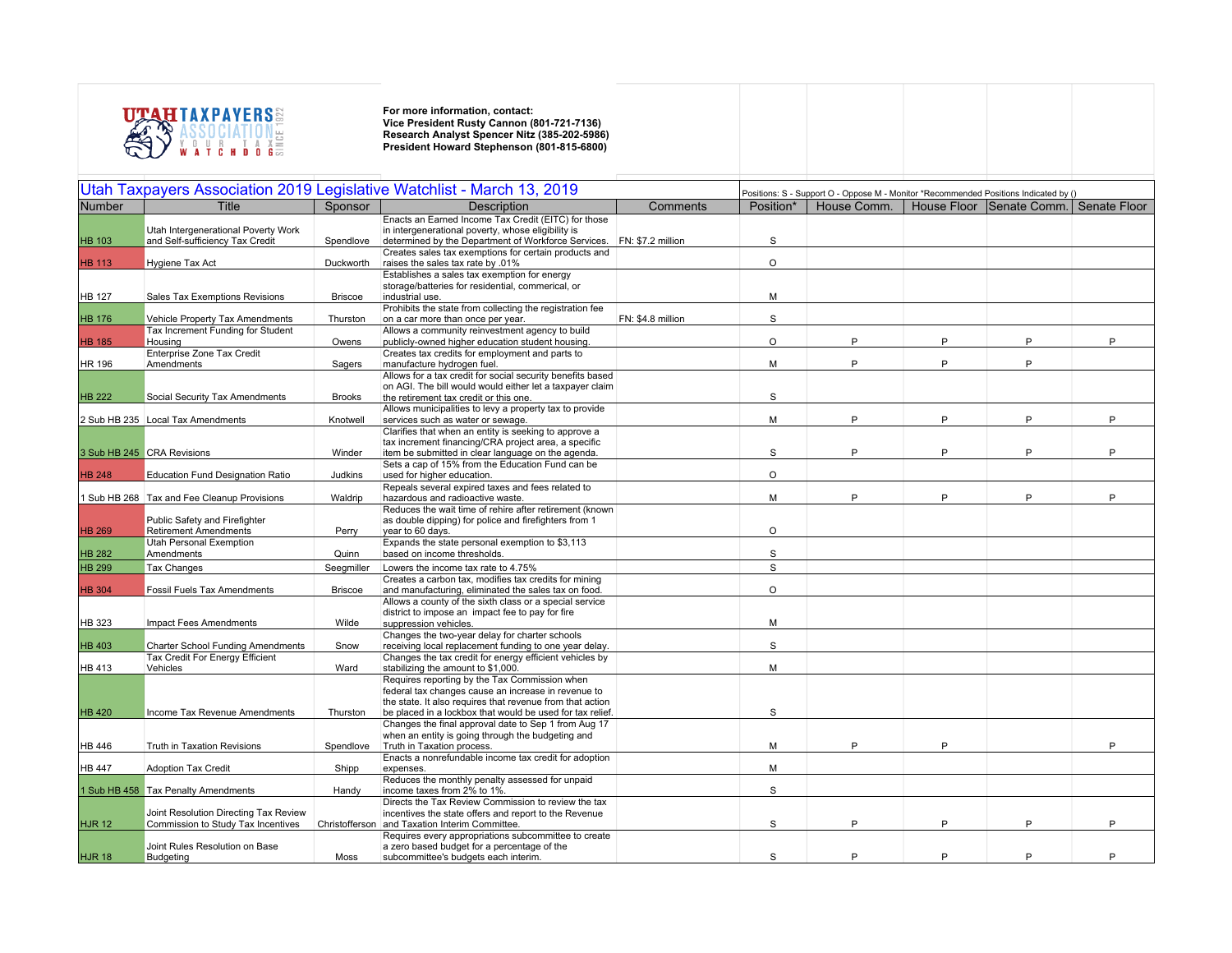

| Utah Taxpayers Association 2019 Legislative Watchlist - March 13, 2019 |                                                                         |                |                                                                                                                                                                  |                                                                                                                                                                           |           | Positions: S - Support O - Oppose M - Monitor *Recommended Positions Indicated by () |   |                                       |   |  |  |
|------------------------------------------------------------------------|-------------------------------------------------------------------------|----------------|------------------------------------------------------------------------------------------------------------------------------------------------------------------|---------------------------------------------------------------------------------------------------------------------------------------------------------------------------|-----------|--------------------------------------------------------------------------------------|---|---------------------------------------|---|--|--|
| <b>Number</b>                                                          | <b>Title</b>                                                            | Sponsor        | <b>Description</b>                                                                                                                                               | Comments                                                                                                                                                                  | Position* | House Comm.                                                                          |   | House Floor Senate Comm. Senate Floor |   |  |  |
|                                                                        | <b>Senate Sponsored Legislation</b>                                     |                |                                                                                                                                                                  |                                                                                                                                                                           |           |                                                                                      |   |                                       |   |  |  |
| 1 Sub SB 12                                                            | <b>FDIC Premium Deduction Amendments</b> Stevenson                      |                | Allows banks to deduct FDIC fees when filing the state<br>corporate income tax.                                                                                  | Revenue and Taxation<br>Interim Committee<br>approved this bill.                                                                                                          | S         | P                                                                                    | P |                                       | P |  |  |
| <b>SB 13</b>                                                           | Income Tax Domicile Amendments                                          | Bramble        | Clarifies residency requirements for when a person is<br>required by the state to file income taxes.                                                             | Revenue and Taxation<br>Interim Committee<br>approved this bill.                                                                                                          | S         | P                                                                                    | P | P                                     | P |  |  |
| 3 Sub SB 26                                                            | Governmental Nonprofit Corporation<br><b>Act Amendments</b>             | Henderson      | Requires the state auditor to develop trainings on<br>financial controls and that board members of<br>government nonprofits participate in those trainings.      |                                                                                                                                                                           | S         | P                                                                                    | P | P                                     | P |  |  |
| <b>SB 28</b>                                                           | Income Tax Revisions                                                    | <b>Bramble</b> | Clarifies when a corporation is subject to paying the<br>corporate franchise tax.                                                                                | Revenue and Taxation<br>Interim Committee<br>approved this bill.                                                                                                          | S         | P                                                                                    | Þ | P                                     | D |  |  |
| <b>SB 41</b>                                                           | <b>Interest Deductions Amendments</b>                                   | McCay          | Creates deductions for business interest when filing<br>the corporate income tax.                                                                                | Revenue and Taxation<br>Interim Committee<br>approved this bill.                                                                                                          | S         |                                                                                      |   |                                       |   |  |  |
| 1 Sub SB 42                                                            | <b>Tangible Personal Property</b><br>Amendments                         | McCay          | Eliminates the double taxation of tangible personal<br>property if the sales tax is paid by a business that is<br>not exempt from sales tax for business inputs. |                                                                                                                                                                           | S         |                                                                                      |   | P                                     |   |  |  |
| 1 Sub SB 56                                                            | <b>Community Reinvestment Agency</b><br><b>Report Amendments</b>        | Henderson      | Requires GOED to create a public database that show<br>all CRAs within the county's boundaries.                                                                  |                                                                                                                                                                           | S         | P                                                                                    | P | P                                     | P |  |  |
| 3 Sub SB 72                                                            | Transportation Governance and<br><b>Funding Revisions</b>               | Harper         | Expands the allowable uses for local option sales tax<br>related to transportation.                                                                              | Transportation and Tax<br><b>Review Task Force</b><br>approved this bill.                                                                                                 | $\circ$   | P                                                                                    | Þ | P                                     | Þ |  |  |
| 1 Sub SB 77                                                            | <b>Tax Increment Amendments</b>                                         | <b>Bramble</b> | Prevents an entity from using revenue from a tax<br>increase towards an already-existing community<br>reinvestment area.                                         |                                                                                                                                                                           | S         | P                                                                                    | P | P                                     | P |  |  |
| <b>SB 79</b>                                                           | Sales and Use Tax Amendments                                            | Harper         | Technical and language clean up from the Streamlined<br>Sales Tax Agreement.                                                                                     |                                                                                                                                                                           | M         | P                                                                                    | P | P                                     | P |  |  |
| <b>SB 91</b>                                                           | Acceptance of Competency-Based<br>Education                             | Millner        | Further expands the use of existing skills a student<br>brings to a higher education institution to be used as<br>credit.                                        | Utah 2.0                                                                                                                                                                  | S         | P                                                                                    | P | P                                     | Þ |  |  |
| 2 Sub SB 98                                                            | <b>Community Reinvestment Agency</b><br>Amendments                      | Harper         | Removes reporting requirements from CRAs; prohibits<br>government entities from charging fees to CRAs.                                                           |                                                                                                                                                                           | M         | P                                                                                    | P | P                                     | P |  |  |
| <b>SB 99</b>                                                           | Sales Tax Amendments                                                    | Harper         | Lowers the statewide sales tax rate to 4.45%, as part<br>of the promise to lower the rate following the collection<br>of remote sales taxes.                     |                                                                                                                                                                           | S         |                                                                                      |   | P                                     | P |  |  |
| SB 117                                                                 | <b>Tax Amendments</b>                                                   | McCay          | Removes the cap for contributions to homeless<br>services; requires that the amount be removed from<br>location of transaction, rather than population.          |                                                                                                                                                                           | M         |                                                                                      |   |                                       |   |  |  |
| 2 Sub SB 129                                                           | Public Safety and Firefighter Tier II<br><b>Retirement Enhancements</b> | Harper         | Increases the retirement contribution for public safety<br>to 16% from 12%, and increases accrual from 1.5% to<br>2%                                             | FN: \$20 million on local<br>entities within ten years.                                                                                                                   | $\circ$   | P                                                                                    |   | P                                     | D |  |  |
| SB 146                                                                 | Sales Tax Exemption Modifications                                       | Kitchen        | Establishes a sales tax exemption for energy<br>storage/batteries for residential, commercial, or<br>industrial use.                                             |                                                                                                                                                                           | M         |                                                                                      |   |                                       |   |  |  |
|                                                                        | 3 Sub SB 151 Initiative Procedure Amendments                            | Henderson      | Requires that all funding sources be disclosed,<br>including a percentage of a total cost of a ballot<br>initiative be publicly available for distribution.      |                                                                                                                                                                           | S         | P                                                                                    | P | P                                     | P |  |  |
| 4 Sub SB 154 Amendments                                                | Utah Communications Authority                                           | Harper         | Increases the 911 fee on all phones from 9 cents to 25<br>cents to fund a unified 911 system.                                                                    | We do not oppose if the<br>sunset date is changed<br>from 2028 to 2025.<br>including an audit to study<br>whether the service should<br>be funded by the general<br>fund. | M         |                                                                                      |   | P                                     |   |  |  |